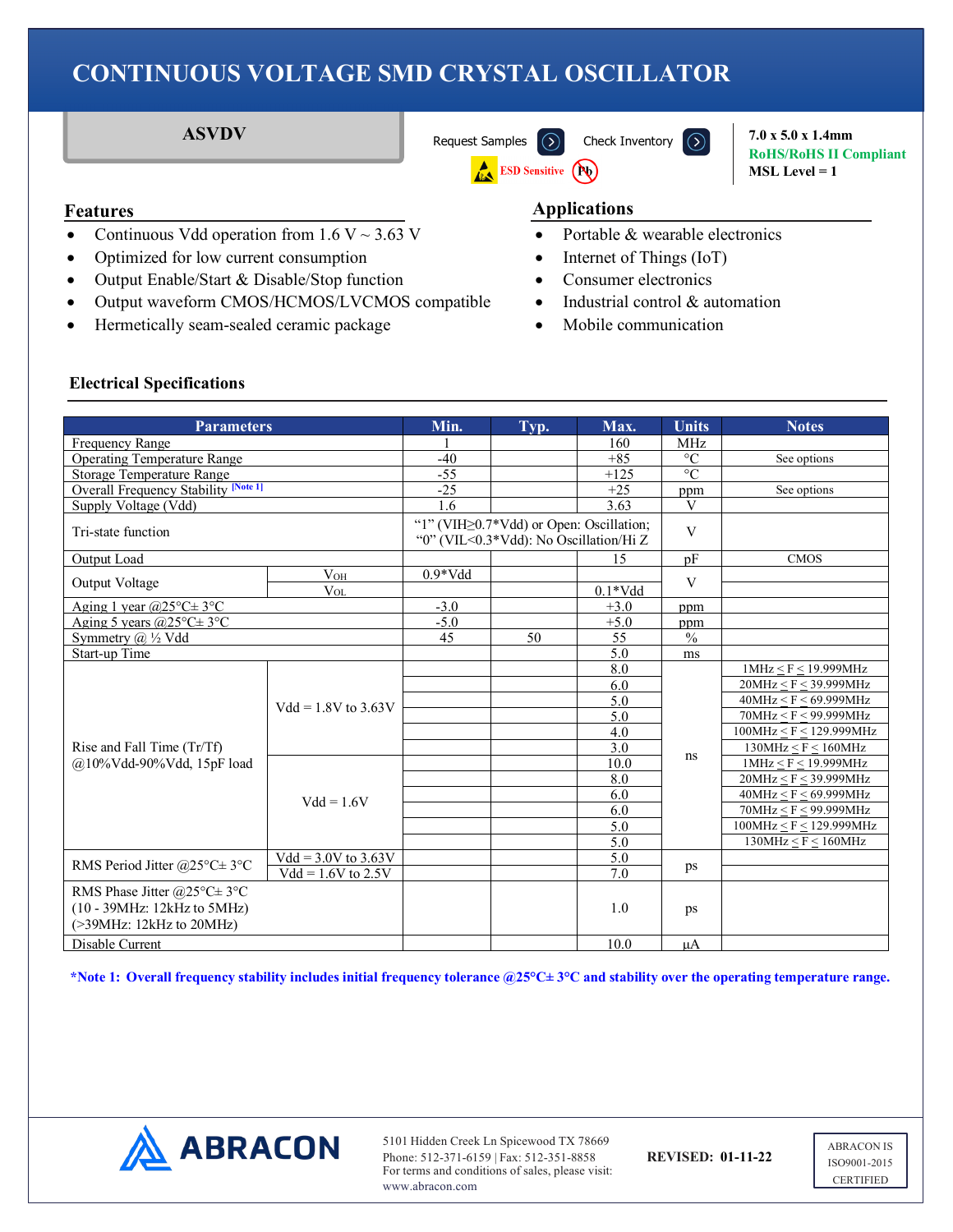**ASVDV** [Request Samples](https://www.abraconlink.com/samplelink/samplerequest.php)  $\overline{)}$  [Check Inventory](https://dilp.netcomponents.com/cgi-bin/abracon.asp?partnumber1ASVDV&partnumber2=&partnumber3=&mode=1&pq=Search)  $\overline{)}$  7.0 x 5.0 x 1.4mm

ESD Sensitive (Po)



**RoHS/RoHS II Compliant MSL Level = 1**

#### **Electrical Specifications** *continued*

| Typ.<br>2.0<br>2.0<br>3.0<br>4.0<br>5.0<br>5.0<br>5.0<br>6.0<br>8.0<br>Supply Current (Idd) into 15pF Load @25 $\textdegree$ C $\pm$ 3 $\textdegree$ C<br>8.0<br>$\omega$ Vdd=3.3V<br>12.5<br>14.5<br>14.5<br>15.5<br>15.5<br>18.0<br>18.0<br>18.0<br>19.0<br>1.3<br>1.3<br>2.0<br>3.0<br>3.5<br>4.5<br>4.5 | mA | $1MHz \le F \le 5.999MHz$<br>$6MHz \le F \le 9.999MHz$<br>$10MHz \leq F \leq 19.999MHz$<br>$20MHz \leq F \leq 29.999MHz$<br>$30MHz \leq F \leq 39.999MHz$<br>$40MHz \leq F \leq 45.999MHz$<br>$46MHz \leq F \leq 48.999MHz$<br>$49MHz \leq F \leq 50.999MHz$<br>$51MHz \leq F \leq 54.999MHz$<br>$55MHz \le F \le 60.999MHz$<br>$61MHz \leq F \leq 75.999MHz$<br>$76MHz \leq F \leq 80.999MHz$ |
|-------------------------------------------------------------------------------------------------------------------------------------------------------------------------------------------------------------------------------------------------------------------------------------------------------------|----|------------------------------------------------------------------------------------------------------------------------------------------------------------------------------------------------------------------------------------------------------------------------------------------------------------------------------------------------------------------------------------------------|
|                                                                                                                                                                                                                                                                                                             |    |                                                                                                                                                                                                                                                                                                                                                                                                |
|                                                                                                                                                                                                                                                                                                             |    |                                                                                                                                                                                                                                                                                                                                                                                                |
|                                                                                                                                                                                                                                                                                                             |    |                                                                                                                                                                                                                                                                                                                                                                                                |
|                                                                                                                                                                                                                                                                                                             |    |                                                                                                                                                                                                                                                                                                                                                                                                |
|                                                                                                                                                                                                                                                                                                             |    |                                                                                                                                                                                                                                                                                                                                                                                                |
|                                                                                                                                                                                                                                                                                                             |    |                                                                                                                                                                                                                                                                                                                                                                                                |
|                                                                                                                                                                                                                                                                                                             |    |                                                                                                                                                                                                                                                                                                                                                                                                |
|                                                                                                                                                                                                                                                                                                             |    |                                                                                                                                                                                                                                                                                                                                                                                                |
|                                                                                                                                                                                                                                                                                                             |    |                                                                                                                                                                                                                                                                                                                                                                                                |
|                                                                                                                                                                                                                                                                                                             |    |                                                                                                                                                                                                                                                                                                                                                                                                |
|                                                                                                                                                                                                                                                                                                             |    | $81MHz \leq F \leq 105.999MHz$                                                                                                                                                                                                                                                                                                                                                                 |
|                                                                                                                                                                                                                                                                                                             |    | $106MHz \leq F \leq 119.999MHz$                                                                                                                                                                                                                                                                                                                                                                |
|                                                                                                                                                                                                                                                                                                             |    | $120MHz \le F \le 130.999MHz$                                                                                                                                                                                                                                                                                                                                                                  |
|                                                                                                                                                                                                                                                                                                             |    | $131MHz \leq F \leq 139.999MHz$                                                                                                                                                                                                                                                                                                                                                                |
|                                                                                                                                                                                                                                                                                                             |    | $140MHz \leq F \leq 149.999MHz$                                                                                                                                                                                                                                                                                                                                                                |
|                                                                                                                                                                                                                                                                                                             |    | $150MHz \leq F \leq 156.999MHz$                                                                                                                                                                                                                                                                                                                                                                |
|                                                                                                                                                                                                                                                                                                             |    | $157MHz \leq F \leq 160MHz$<br>$1MHz \le F \le 5.999MHz$                                                                                                                                                                                                                                                                                                                                       |
|                                                                                                                                                                                                                                                                                                             |    | $6MHz \le F \le 9.999MHz$                                                                                                                                                                                                                                                                                                                                                                      |
|                                                                                                                                                                                                                                                                                                             |    | $10MHz \leq F \leq 19.999MHz$                                                                                                                                                                                                                                                                                                                                                                  |
|                                                                                                                                                                                                                                                                                                             |    | $20MHz \leq F \leq 29.999MHz$                                                                                                                                                                                                                                                                                                                                                                  |
|                                                                                                                                                                                                                                                                                                             |    | $30MHz \leq F \leq 39.999MHz$                                                                                                                                                                                                                                                                                                                                                                  |
|                                                                                                                                                                                                                                                                                                             |    | $40MHz \leq F \leq 45.999MHz$                                                                                                                                                                                                                                                                                                                                                                  |
|                                                                                                                                                                                                                                                                                                             |    | $46MHz \leq F \leq 48.999MHz$                                                                                                                                                                                                                                                                                                                                                                  |
| 5.0                                                                                                                                                                                                                                                                                                         |    | $49MHz \leq F \leq 50.999MHz$<br>$51MHz \leq F \leq 54.999MHz$                                                                                                                                                                                                                                                                                                                                 |
| 6.5<br>Supply Current (Idd) into 15pF Load @25°C $\pm$ 3°C<br>7.0                                                                                                                                                                                                                                           | mA | $55MHz \leq F \leq 60.999MHz$                                                                                                                                                                                                                                                                                                                                                                  |
| $@$ Vdd=2.5V<br>10.0                                                                                                                                                                                                                                                                                        |    | $61MHz \leq F \leq 75.999MHz$                                                                                                                                                                                                                                                                                                                                                                  |
| 11.5                                                                                                                                                                                                                                                                                                        |    | $76MHz \leq F \leq 80.999MHz$                                                                                                                                                                                                                                                                                                                                                                  |
| 11.5                                                                                                                                                                                                                                                                                                        |    | $81MHz \leq F \leq 105.999MHz$                                                                                                                                                                                                                                                                                                                                                                 |
| 12.5                                                                                                                                                                                                                                                                                                        |    | $106MHz \leq F \leq 119.999MHz$                                                                                                                                                                                                                                                                                                                                                                |
| $12.\overline{5}$                                                                                                                                                                                                                                                                                           |    | $120MHz \le F \le 130.999MHz$                                                                                                                                                                                                                                                                                                                                                                  |
| 14.0<br>14.0                                                                                                                                                                                                                                                                                                |    | $131MHz \leq F \leq 139.999MHz$<br>$140MHz \leq F \leq 149.999MHz$                                                                                                                                                                                                                                                                                                                             |
| 14.0                                                                                                                                                                                                                                                                                                        |    | $150MHz \leq F \leq 156.999MHz$                                                                                                                                                                                                                                                                                                                                                                |
| 15.0                                                                                                                                                                                                                                                                                                        |    | $157MHz \leq F \leq 160MHz$                                                                                                                                                                                                                                                                                                                                                                    |
| 1.0                                                                                                                                                                                                                                                                                                         |    | $1MHz \le F \le 5.999MHz$                                                                                                                                                                                                                                                                                                                                                                      |
| 1.0                                                                                                                                                                                                                                                                                                         |    | $6MHz \le F \le 9.999MHz$                                                                                                                                                                                                                                                                                                                                                                      |
| 1.6                                                                                                                                                                                                                                                                                                         |    | $10MHz \leq F \leq 19.999MHz$                                                                                                                                                                                                                                                                                                                                                                  |
| 2.2<br>2.5                                                                                                                                                                                                                                                                                                  |    | $20MHz \leq F \leq 29.999MHz$<br>$30MHz \leq F \leq 39.999MHz$                                                                                                                                                                                                                                                                                                                                 |
| 3.0                                                                                                                                                                                                                                                                                                         |    | $40MHz \leq F \leq 45.999MHz$                                                                                                                                                                                                                                                                                                                                                                  |
| 3.5                                                                                                                                                                                                                                                                                                         |    | $46MHz \leq F \leq 48.999MHz$                                                                                                                                                                                                                                                                                                                                                                  |
| 3.5                                                                                                                                                                                                                                                                                                         |    | $49MHz \leq F \leq 50.999MHz$                                                                                                                                                                                                                                                                                                                                                                  |
| 3.5<br>Supply Current (Idd) into 15pF Load @25°C $\pm$ 3°C                                                                                                                                                                                                                                                  |    | $51MHz \leq F \leq 54.999MHz$                                                                                                                                                                                                                                                                                                                                                                  |
| 4.0<br>$@$ Vdd=1.8V                                                                                                                                                                                                                                                                                         | mA | $55MHz \leq F \leq 60.999MHz$                                                                                                                                                                                                                                                                                                                                                                  |
| 9.0                                                                                                                                                                                                                                                                                                         |    | $61MHz \leq F \leq 75.999MHz$                                                                                                                                                                                                                                                                                                                                                                  |
| 9.0<br>10.0                                                                                                                                                                                                                                                                                                 |    | $76MHz \leq F \leq 80.999MHz$<br>$81MHz \leq F \leq 105.999MHz$                                                                                                                                                                                                                                                                                                                                |
| 10.0                                                                                                                                                                                                                                                                                                        |    | $106MHz \leq F \leq 119.999MHz$                                                                                                                                                                                                                                                                                                                                                                |
| 10.5                                                                                                                                                                                                                                                                                                        |    | $120MHz \leq F \leq 130.999MHz$                                                                                                                                                                                                                                                                                                                                                                |
| 10.5                                                                                                                                                                                                                                                                                                        |    | $131MHz \leq F \leq 139.999MHz$                                                                                                                                                                                                                                                                                                                                                                |
| 11.5                                                                                                                                                                                                                                                                                                        |    |                                                                                                                                                                                                                                                                                                                                                                                                |
| 11.5                                                                                                                                                                                                                                                                                                        |    | $140MHz \leq F \leq 149.999MHz$                                                                                                                                                                                                                                                                                                                                                                |
| 11.5                                                                                                                                                                                                                                                                                                        |    | $150MHz \leq F \leq 156.999MHz$<br>$157MHz \leq F \leq 160MHz$                                                                                                                                                                                                                                                                                                                                 |



5101 Hidden Creek Ln Spicewood TX 78669 Phone: 512-371-6159 | Fax: 512-351-8858 **REVISED: 01-11-22** For terms and conditions of sales, please visit: www.abracon.com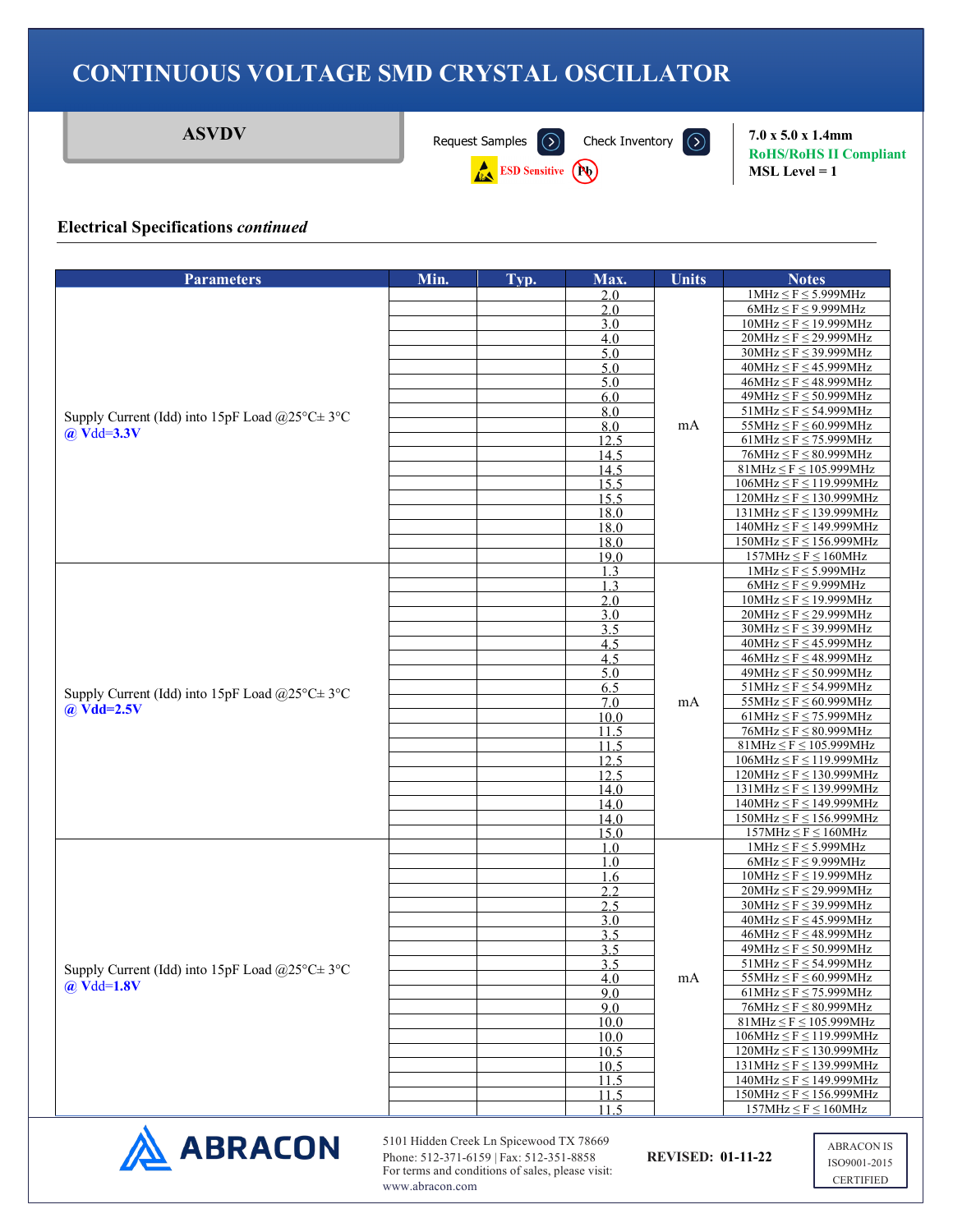**ASVDV** [Request Samples](https://www.abraconlink.com/samplelink/samplerequest.php)  $\overline{)}$  [Check Inventory](https://dilp.netcomponents.com/cgi-bin/abracon.asp?partnumber1ASVDV&partnumber2=&partnumber3=&mode=1&pq=Search)  $\overline{)}$  7.0 x 5.0 x 1.4mm **RoHS/RoHS II Compliant ESD Sensitive (Pu) MSL Level = 1**

**Typical Current Consumption (Idd) vs. Supply Voltage (Vdd) Characteristics @25°C± 3°C [Load = 15pF]**



**Typical Frequency vs. Supply Voltage (Vdd) Characteristics @ 25°C± 3°C**





5101 Hidden Creek Ln Spicewood TX 78669 Phone: 512-371-6159 | Fax: 512-351-8858 **REVISED: 01-11-22** For terms and conditions of sales, please visit: www.abracon.com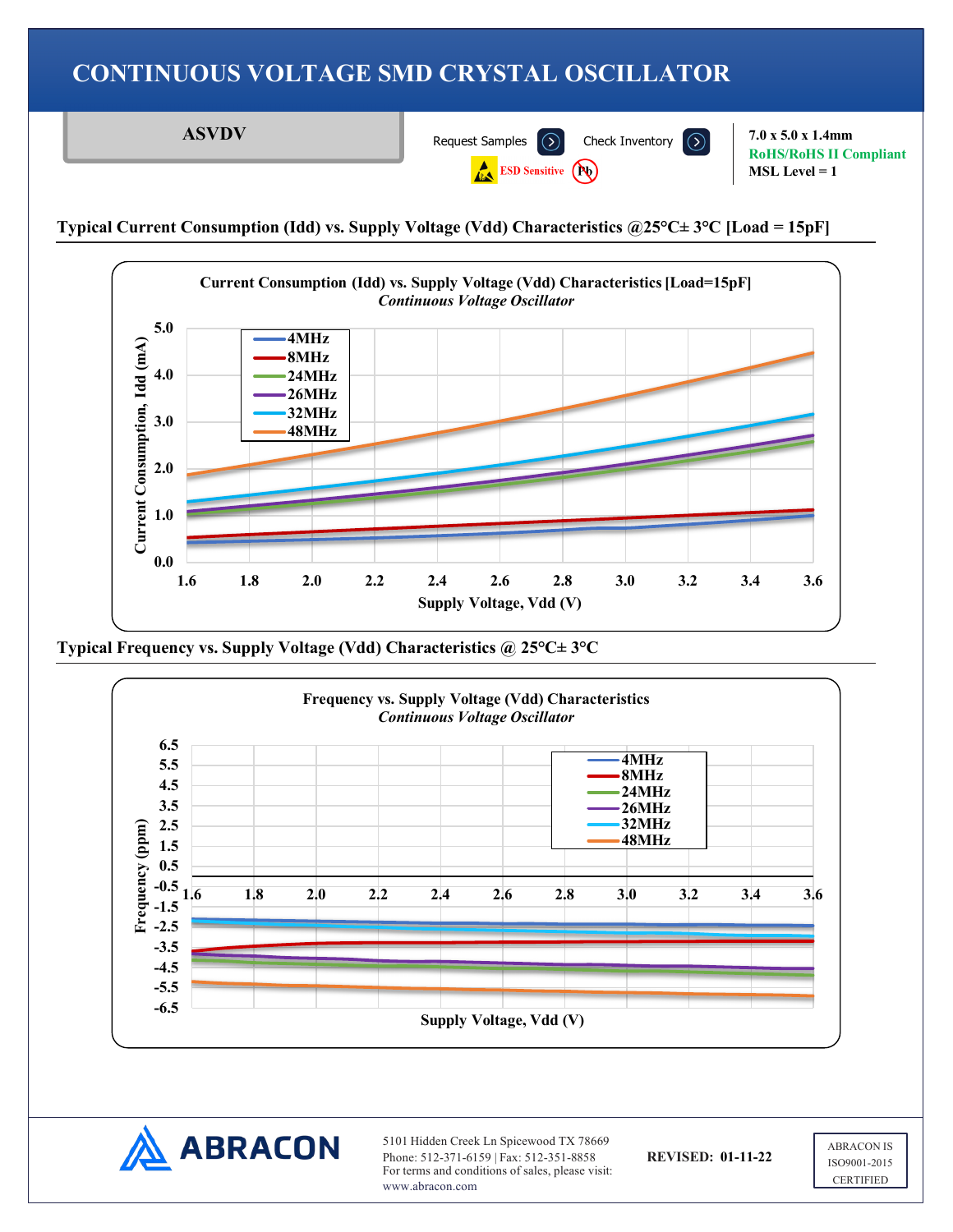**ASVDV** [Request Samples](https://www.abraconlink.com/samplelink/samplerequest.php)  $\overline{)}$  [Check Inventory](https://dilp.netcomponents.com/cgi-bin/abracon.asp?partnumber1ASVDV&partnumber2=&partnumber3=&mode=1&pq=Search)  $\overline{)}$  7.0 x 5.0 x 1.4mm

**ESD Sensitive (Pu)** 

**RoHS/RoHS II Compliant MSL Level = 1**

### **Typical Frequency vs. Temperature Characteristics**





5101 Hidden Creek Ln Spicewood TX 78669 Phone: 512-371-6159 | Fax: 512-351-8858 **REVISED: 01-11-22** For terms and conditions of sales, please visit: www.abracon.com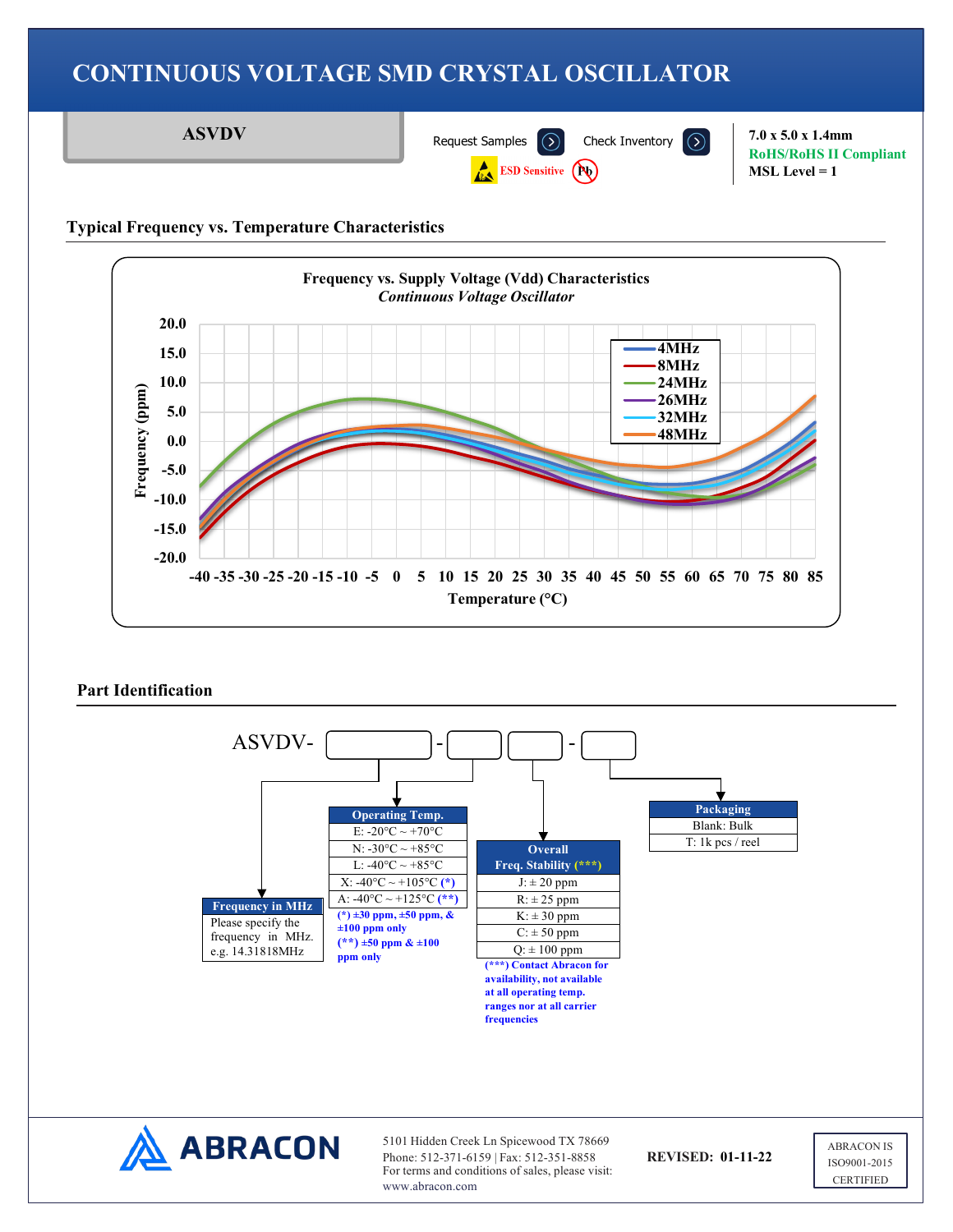

### **Mechanical Dimensions**



#### **Recommended Land Pattern**





| Pin# | <b>Function</b> |
|------|-----------------|
|      | Tri-State       |
|      | <b>GND</b>      |
|      | Output          |
|      | Vdd             |

Note: Recommended to use approximately 0.01µF bypass capacitor between PIN 2 and PIN 4

**Dimensions: inches (mm)**



5101 Hidden Creek Ln Spicewood TX 78669 Phone: 512-371-6159 | Fax: 512-351-8858 **REVISED: 01-11-22** For terms and conditions of sales, please visit: www.abracon.com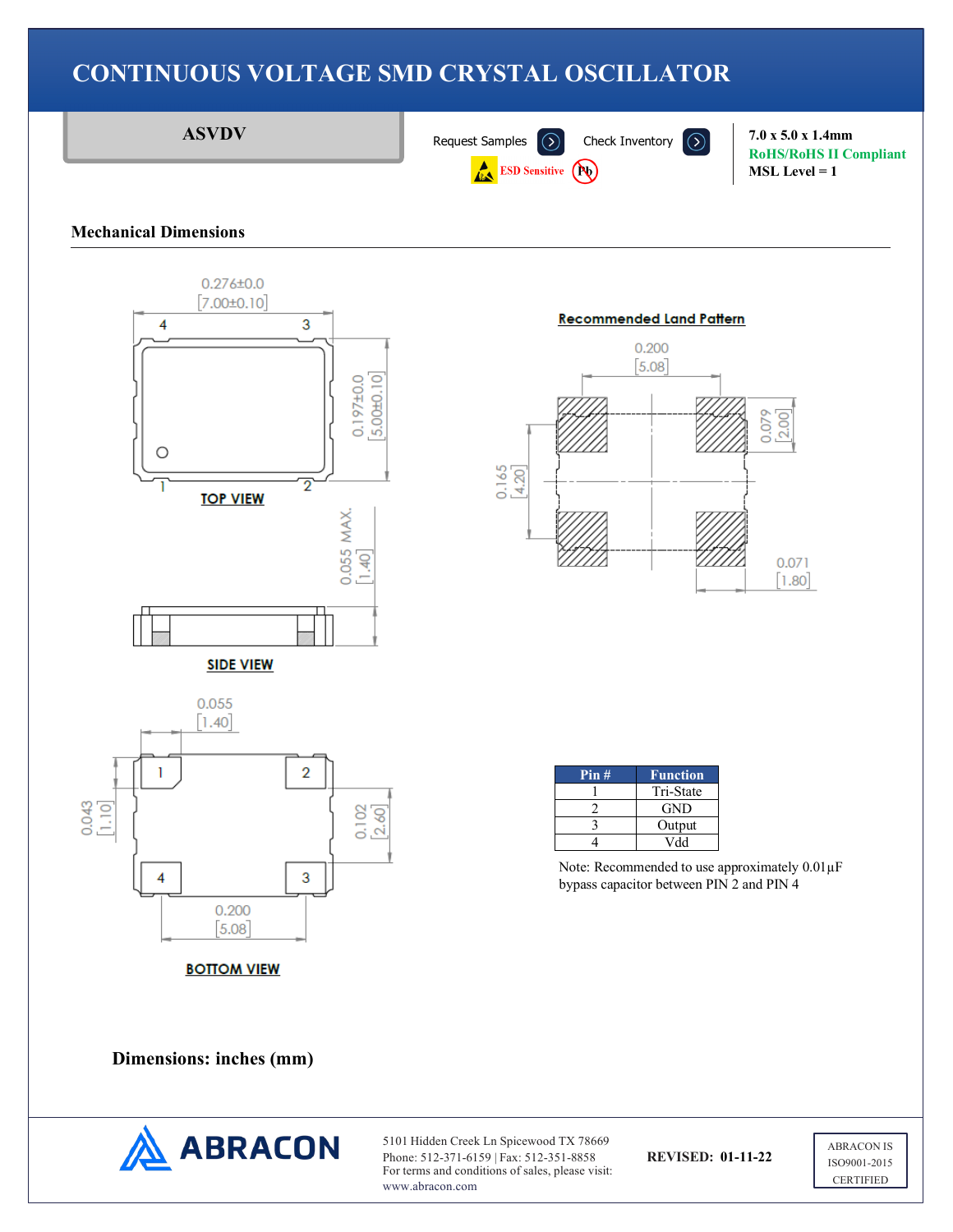



#### **Table 1**

| <b>SnPb Eutectic Process</b>            |
|-----------------------------------------|
| <b>Classification Temperatures (T.)</b> |

| Package<br><b>Thickness</b> | Volume mm <sup>3</sup><br>$350$ | Volume mm <sup>3</sup><br>>350 |
|-----------------------------|---------------------------------|--------------------------------|
| $<$ 2.5 mm                  | 235 °C                          | 220 °C                         |
| $>2.5$ mm                   | 220 °C                          | 220 °C                         |

#### **Table 2 Pb-Free Process**

| <b>Classification Temperatures (Tc)</b> |                                 |                                    |                                 |  |  |
|-----------------------------------------|---------------------------------|------------------------------------|---------------------------------|--|--|
| Package<br><b>Thickness</b>             | Volume mm <sup>3</sup><br>$350$ | Volume mm <sup>3</sup><br>350-2000 | Volume mm <sup>3</sup><br>>2000 |  |  |
| $<$ 1.6 mm                              | 260 °C                          | 260 °C                             | 260 °C                          |  |  |
| $1.6$ mm - $2.5$ mm                     | 260 °C                          | 250 °C                             | 245 °C                          |  |  |
| $>2.5$ mm                               | 250 °C                          | 245 °C                             | 245 °C                          |  |  |

| <b>Profile Feature</b>                                                                              | <b>Sn-Pb Eutectic</b><br><b>Assembly</b> | <b>Pb-Free</b><br><b>Assembly</b> |
|-----------------------------------------------------------------------------------------------------|------------------------------------------|-----------------------------------|
| Preheat / soak                                                                                      |                                          |                                   |
| Temperature minimum (T <sub>smin</sub> )                                                            | $100^{\circ}$ C                          | $150^{\circ}$ C                   |
| Temperature maximum (T <sub>smax</sub> )                                                            | $150^{\circ}$ C                          | $200^{\circ}$ C                   |
| Time $(T_{smin}$ to $T_{smax}$ ) $(t_s)$                                                            | 60 - 120 sec.                            | 60 - 120 sec.                     |
| Average ramp-up rate $(T_{smax}$ to $T_P$ )                                                         | 3°C/sec. max                             | 3°C/sec. max                      |
| Liquidous temperature $(T_1)$                                                                       | $183^{\circ}$ C                          | $217^{\circ}$ C                   |
| Time at liquidous $(ti)$                                                                            | $60 - 150$ sec.                          | $60 - 150$ sec.                   |
| Peak package body temperature $(T_P)^*$                                                             | see Table 1                              | see Table 2                       |
| Time $(t_0)$ <sup>**</sup> within 5°C of the specified classification temperature (T <sub>C</sub> ) | 20 sec.                                  | 30 sec.                           |
| Ramp-down rate ( $T_p$ to $T_{smax}$ )                                                              | 6°C/sec. max                             | 6°C/sec. max                      |
| Time 25°C to peak temperature                                                                       | 6 min. max                               | 8 min. max                        |
| Reflow cycles                                                                                       | 2 max                                    | 2 max                             |

\*Tolerance for peak profile temperature (T<sub>P</sub>) is defined as a supplier minimum and a user maximum.

\*\*Tolerance for time at peak profile temperature (t<sub>p</sub>) is defined as supplier minimum and a user maximum.



5101 Hidden Creek Ln Spicewood TX 78669 Phone: 512-371-6159 | Fax: 512-351-8858 **REVISED: 01-11-22** For terms and conditions of sales, please visit: www.abracon.com